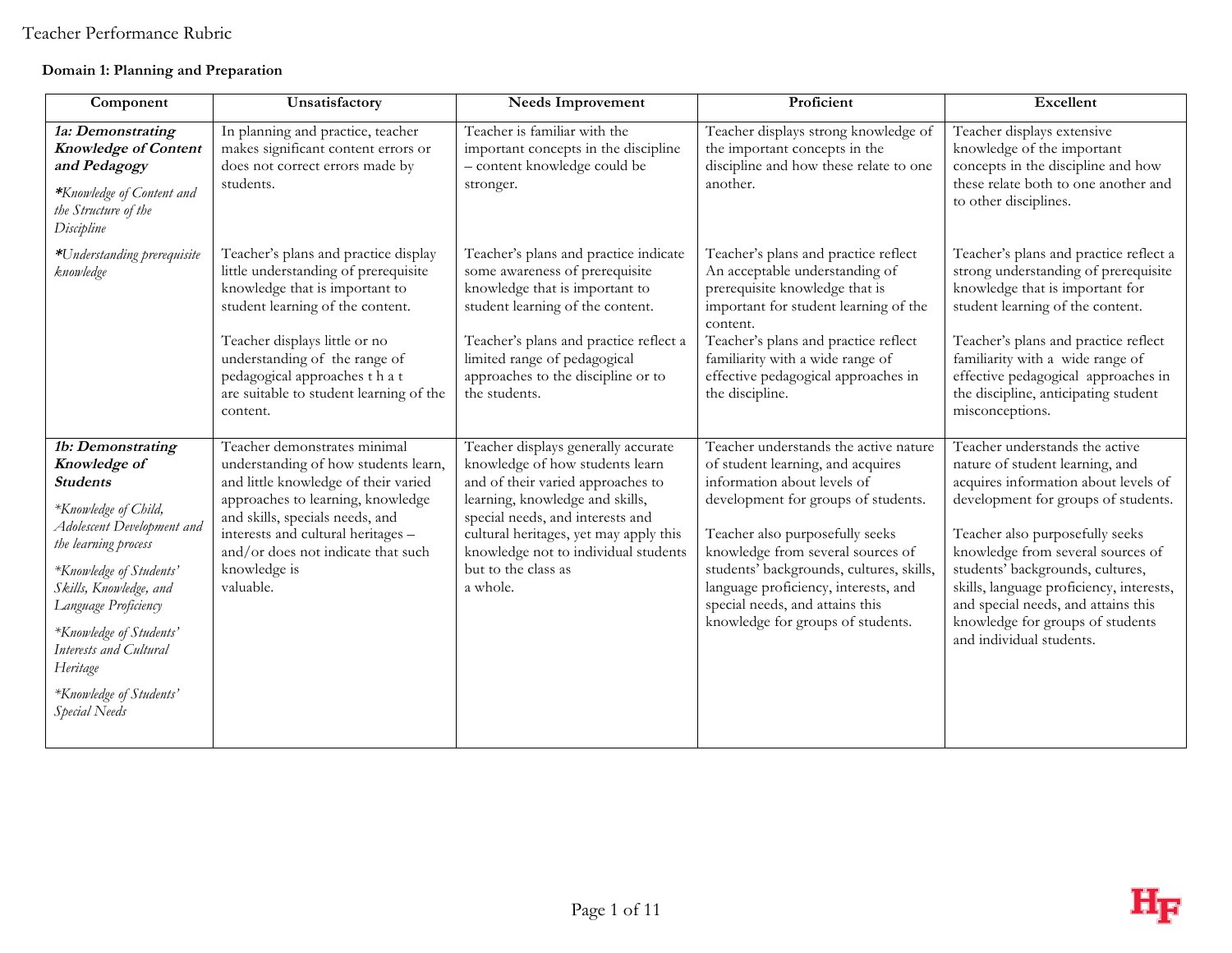| 1c: Setting<br><b>Instructional</b><br><b>Objectives</b><br>*Objectives (Value,<br>Sequence, and Alignment)<br>include in definition<br>*Clarity of objectives<br>*Lesson planning decisions<br>are based on suitability for<br>diverse learners                 | Objectives represent low<br>expectations for students and lack of<br>rigor, nor do they all reflect<br>important learning in the discipline.<br>Objectives are stated as student<br>activities, rather than as learning<br>objectives.<br>Lesson objectives are suitable for few<br>students. | Objectives represent moderately<br>high expectations and rigor. Some<br>also reflect important learning in the<br>discipline.<br>Objectives consist of a combination<br>of outcomes and activities.<br>Lesson objectives are suitable for<br>some students.                    | Most objectives represent rigorous<br>and important learning in the<br>discipline.<br>Objectives are clear and written in the<br>form of student learning.<br>Lesson objectives are suitable for<br>most students.                                                                                                                 | All objectives represent rigorous and<br>important learning in the discipline.<br>Objectives are clear, written in the<br>form of student learning, and<br>explicitly tied to the content of the<br>lesson and written in a way students<br>can understand.<br>Lesson objectives are suitable<br>for all students.                         |
|------------------------------------------------------------------------------------------------------------------------------------------------------------------------------------------------------------------------------------------------------------------|-----------------------------------------------------------------------------------------------------------------------------------------------------------------------------------------------------------------------------------------------------------------------------------------------|--------------------------------------------------------------------------------------------------------------------------------------------------------------------------------------------------------------------------------------------------------------------------------|------------------------------------------------------------------------------------------------------------------------------------------------------------------------------------------------------------------------------------------------------------------------------------------------------------------------------------|--------------------------------------------------------------------------------------------------------------------------------------------------------------------------------------------------------------------------------------------------------------------------------------------------------------------------------------------|
| 1d: Demonstrating<br>Knowledge of<br><b>Resources</b><br>*Resources include<br>anything a teacher selects<br>to enhance a lesson,<br>whether to be used directly<br>by students or to be used<br>by the teacher to deepen<br>his/her knowledge and/or<br>skills. | Teacher has a poor understanding<br>of the resources that will help<br>students reach the learning<br>objectives.                                                                                                                                                                             | Teacher displays a beginning<br>understanding of the resources<br>that will help students reach the<br>learning objectives but has not<br>shown a great deal of initiative in<br>going beyond what is<br>immediately or obviously<br>available, such as textbook<br>resources. | Teacher demonstrates an<br>understanding not only of<br>resources that are immediately or<br>obviously available, such as<br>textbook resources, but a growing<br>understanding of other resources<br>that will help students reach<br>learning objectives. That<br>awareness of resources, however,<br>still has room for growth. | Teacher demonstrates an<br>exceptional grasp of the variety of<br>resources available to reach<br>desired instructional outcomes.<br>Teacher has been active in<br>seeking resources within the<br>school, within the community,<br>from professional organizations,<br>from universities, from<br>workshops, and/or from the<br>Internet. |
|                                                                                                                                                                                                                                                                  | Poor understanding of resources<br>available is directly affecting<br>ability to select appropriate ones<br>given the learning objectives and<br>the students.                                                                                                                                | Limited knowledge of resources<br>may be affecting ability to select<br>ones that maximize opportunity<br>for students to reach learning<br>objectives.                                                                                                                        | Teacher generally demonstrates<br>good judgment about the selection<br>of resources given the learning<br>objectives and the students.                                                                                                                                                                                             | Teacher also demonstrates<br>excellent discretion about the<br>selection of resources given the<br>learning objectives and the<br>students and about what<br>resources will help bring content<br>to life.                                                                                                                                 |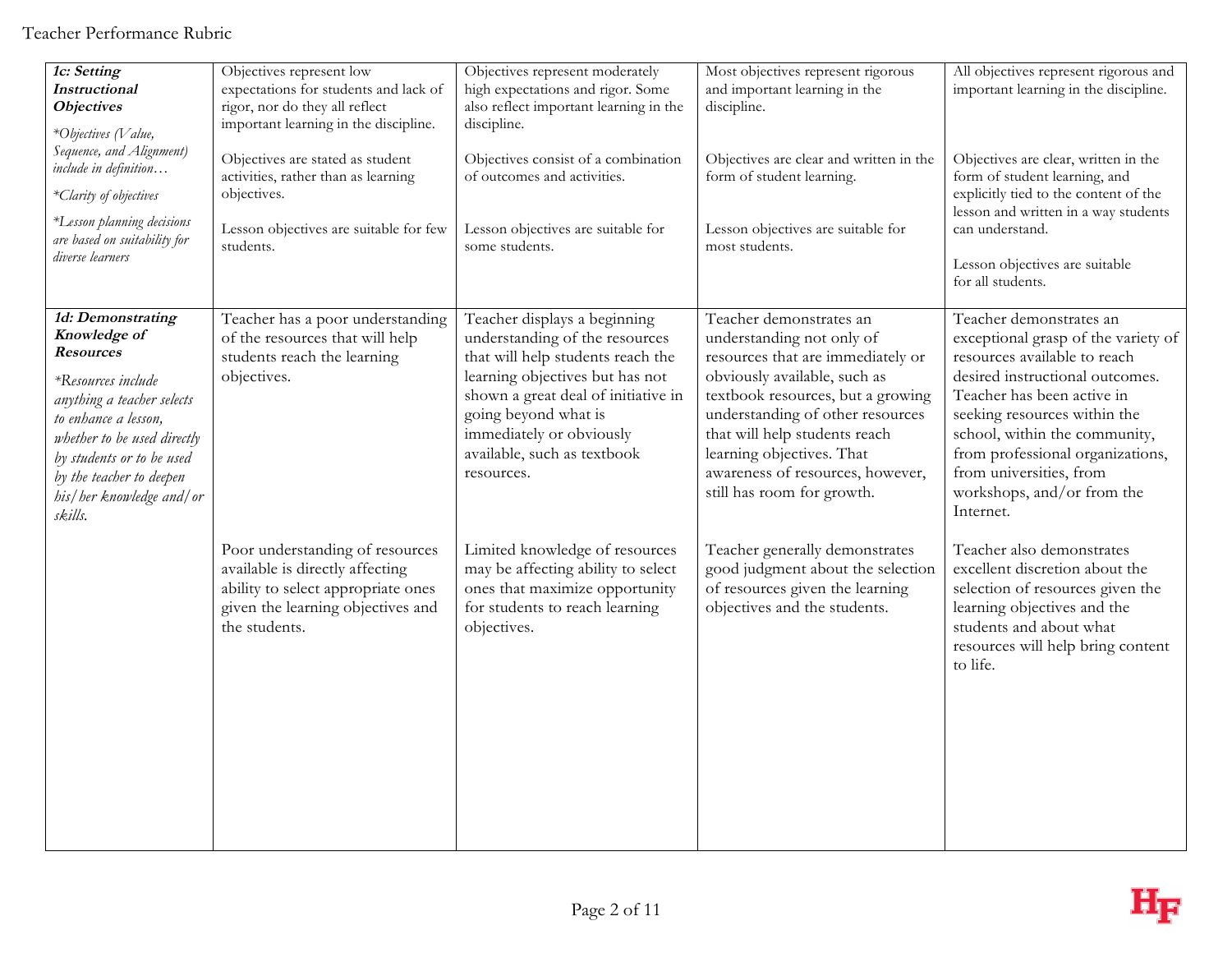Teacher Performance Rubric

| 1e: Designing<br><b>Coherent Instruction</b><br>*Learning Activities       | Learning activities are poorly aligned<br>with the learning objectives.                                                                                    | Some of the learning activities and<br>materials are aligned with the<br>learning objectives.                                | Most of the learning activities are<br>aligned with the learning objectives.                                            | All of the learning activities are<br>aligned with learning objectives.                                                 |
|----------------------------------------------------------------------------|------------------------------------------------------------------------------------------------------------------------------------------------------------|------------------------------------------------------------------------------------------------------------------------------|-------------------------------------------------------------------------------------------------------------------------|-------------------------------------------------------------------------------------------------------------------------|
| *Instructional Materials and<br><b>Resources</b>                           | Learning activities do not follow an<br>organized progression.                                                                                             | The lesson or unit has a recognizable<br>structure, but the progression of<br>activities is uneven.                          | Learning activities follow a coherent<br>sequence.                                                                      | Learning activities follow a coherent<br>sequence.                                                                      |
| *Instructional Groups<br>Lesson and Unit Structure<br>*Pacing              | Learning activities are not designed<br>to engage students in active<br>intellectual activity.                                                             | Learning activities represent<br>moderate cognitive challenge.                                                               | Learning activities represent<br>significant cognitive challenge.                                                       | Learning activities engage students in<br>high-level cognitive challenge.                                               |
|                                                                            | Learning activities have unrealistic<br>time allocations.                                                                                                  | Only some learning activities have<br>reasonable time allocations.                                                           | Most learning activities have<br>reasonable time allocations.                                                           | All learning activities have reasonable<br>time allocations.                                                            |
|                                                                            | Instructional groups are not suitable<br>to the activities.                                                                                                | Learning activities represent no<br>differentiation for different students.                                                  | Learning activities offer some<br>reasonable differentiation for<br>different groups of students.                       | Learning activities are clearly<br>differentiated for groups of students<br>and may also be for individual<br>learners. |
|                                                                            | Materials and resources are not<br>suitable for students and do not<br>support the instructional outcomes<br>or engage students in meaningful<br>learning. | Instructional groups partially support<br>the activities.                                                                    | Instructional groups are organized<br>and sufficiently support learning and<br>utilize student strengths.               | Instructional groups are organized<br>thoughtfully to maximize learning<br>and utilize student strengths.               |
| 1f: Designing Student<br>Assessments                                       | Assessment procedures are not<br>congruent with learning objectives                                                                                        | Assessment procedures are partially<br>congruent with learning objectives;                                                   | All the learning objectives may be<br>assessed by the proposed assessment                                               | All the learning objectives are<br>assessed by the proposed assessment                                                  |
| *Congruence with<br><b>Instructional Objectives</b>                        | and lack criteria by which student<br>performance will be assessed.                                                                                        | assessment criteria and standards are<br>not clear.                                                                          | plan; assessment criteria and<br>standards are clear.                                                                   | plan; assessment criteria and<br>standards are clear.                                                                   |
| *Criteria and Standards                                                    | Teacher has no plan to incorporate                                                                                                                         | Teacher's approach to using                                                                                                  | Teacher has a well-developed strategy                                                                                   | The approach to using formative                                                                                         |
| *Design of Formative<br>Assessments (formal and<br>informal as subheading) | formative assessment in the lesson or<br>unit.                                                                                                             | formative assessment is rudimentary,<br>including only some of the learning<br>objectives.                                   | for using formative assessment.                                                                                         | assessment is well designed and<br>includes student use - as well as<br>teacher use - of the assessment<br>information. |
| *Use for planning                                                          | Assessment methods are not adapted<br>for the needs of students.                                                                                           | Assessment methods are<br>intermittently adapted for groups -<br>as well as individual students - as<br>the need has arisen. | Assessment methods may have been<br>adapted for groups - as well as<br>individual students - as the need has<br>arisen. | Assessment methods have been<br>adapted for groups - as well as<br>individual students - as the need<br>has arisen.     |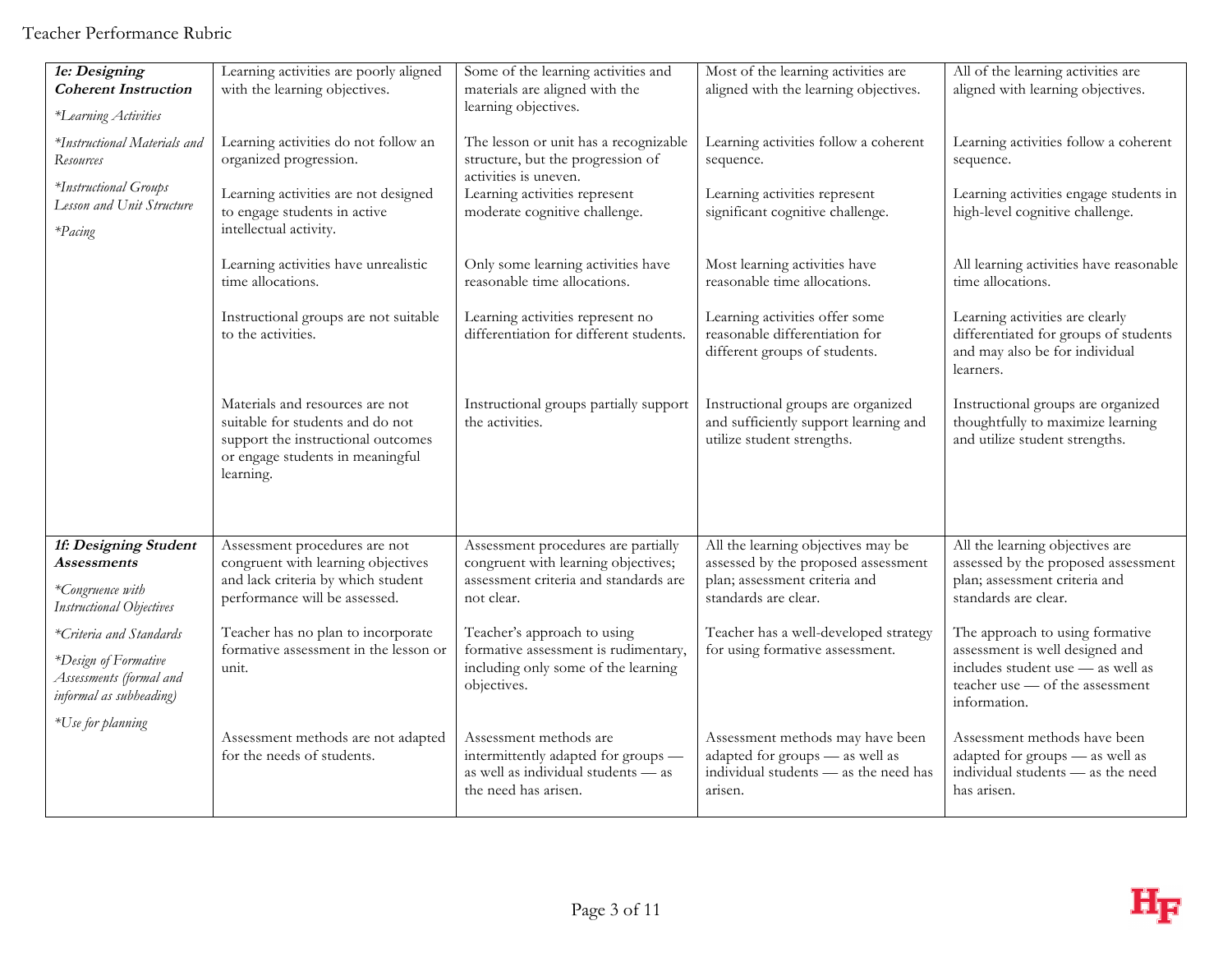### **Domain 2: The Environment**

| Component                                                                                                                                                           | Unsatisfactory                                                                                                                                                                                                                                              | <b>Needs Improvement</b>                                                                                                                                                                                                                                                     | Proficient                                                                                                                                                                                                                                                                             | Excellent                                                                                                                                                                                                                  |
|---------------------------------------------------------------------------------------------------------------------------------------------------------------------|-------------------------------------------------------------------------------------------------------------------------------------------------------------------------------------------------------------------------------------------------------------|------------------------------------------------------------------------------------------------------------------------------------------------------------------------------------------------------------------------------------------------------------------------------|----------------------------------------------------------------------------------------------------------------------------------------------------------------------------------------------------------------------------------------------------------------------------------------|----------------------------------------------------------------------------------------------------------------------------------------------------------------------------------------------------------------------------|
| 2a: Creating an<br><b>Environment</b> of<br><b>Respect and Rapport</b><br>*Teacher Interaction with<br><b>Students</b><br>*Student Interactions with<br>One Another | Patterns of classroom interactions -<br>both between teacher and students<br>and among students - are mostly<br>negative, inappropriate, or insensitive<br>to students' ages, cultural<br>backgrounds and developmental<br>levels.                          | Patterns of classroom interactions -<br>both between the teacher and<br>students and among students - are<br>generally appropriate, but may reflect<br>occasional inconsistencies,<br>favoritism, and disregard for<br>students' ages, cultures and<br>developmental levels. | Teacher-student interactions are<br>positive and demonstrate general<br>caring and respect. Such interactions<br>are appropriate to the ages, cultures<br>and developmental levels of the<br>students.                                                                                 | Teacher-student interactions are<br>positive and demonstrate general<br>caring and respect for all individuals.<br>Such interactions are appropriate to<br>the ages, cultures and developmental<br>levels of the students. |
|                                                                                                                                                                     | Interactions are characterized by<br>sarcasm, put-downs or conflict.<br>Teacher does not correct<br>disrespectful behavior.                                                                                                                                 | Students rarely demonstrate<br>disrespect towards one another.<br>Teacher attempts to respond to<br>disrespectful behavior, but with<br>uneven results. The net result of the<br>interactions is neutral: conveying<br>neither warmth nor conflict.                          | Interactions among students are<br>generally polite and respectful, and<br>students exhibit respect for the<br>teacher. Teacher responds<br>successfully to disrespectful behavior<br>among students. The net result of the<br>interactions is polite, respectful and<br>businesslike. | Students exhibit respect for the<br>teacher and contribute to high levels<br>of civility. The net result is an<br>environment where all students feel<br>valued and are comfortable taking<br>intellectual risks.          |
| 2b: Establishing a<br><b>Culture for Learning</b><br>*Importance of the Content<br>*Expectations for Learning<br>and Achievement<br>*Classroom conditions and       | Classroom culture is characterized by<br>a lack of teacher or student<br>commitment to learning, and/or little<br>or no investment of student energy<br>into the task at hand. Hard work and<br>the precise use of language are not<br>expected nor valued. | Classroom culture is characterized by<br>little commitment to learning by<br>teacher or students. Teacher appears<br>to be only "going through the<br>motions," and students indicate that<br>they are interested in completion of a<br>task, rather than quality.           | Classroom is a place where learning is<br>clearly valued by the teacher.<br>Classroom interactions support<br>learning, hard work and the precise<br>use of language.                                                                                                                  | Classroom is an intellectually vibrant<br>place. Teachers lead students<br>towards having a high regard for<br>learning. Classroom interactions<br>support learning, hard work and the<br>precise use of language.         |
| instructional processes<br>develop self-regulated learners                                                                                                          | Medium to low expectations for<br>student achievement are the norm,<br>with high expectations for learning<br>reserved for only one or two<br>students.                                                                                                     | Teacher conveys that student success<br>is the result of natural ability rather<br>than hard work and reserves high<br>expectations for learning for only<br>those students thought to have a<br>natural aptitude for the subject.                                           | Teacher conveys high expectations<br>for both learning and hard work for<br>nearly all students.                                                                                                                                                                                       | Teacher conveys high expectations<br>for learning for all students and<br>insists on hard work.                                                                                                                            |
| 2c: Managing<br><b>Classroom Procedures</b><br>*Management of Instructional                                                                                         | Much instructional time is lost due to<br>inefficient classroom routines and<br>procedures.                                                                                                                                                                 | Some instructional time is lost due to<br>only partially effective classroom<br>routines and procedures.                                                                                                                                                                     | There is little loss of instructional<br>time due to effective classroom<br>routines and procedures.                                                                                                                                                                                   | Instructional time is maximized due<br>to efficient classroom routines and<br>procedures.                                                                                                                                  |
| Groups<br>*Management of Transitions<br>*Management of Materials and<br>Supplies<br>*Performance of Classroom<br>Duties                                             | There is little or no evidence of the<br>teacher managing instructional<br>groups, transitions, and/or the<br>handling of materials and supplies<br>effectively.                                                                                            | Teacher's management of<br>instructional groups, transitions,<br>and/or the handling of materials and<br>supplies is inconsistent, leading to<br>some disruption of learning.                                                                                                | Teacher's management of<br>instructional groups and/or the<br>handling of materials and supplies are<br>generally effective.                                                                                                                                                           | Teacher's management of<br>instructional groups and/or the<br>handling of materials and supplies<br>are consistently effective and<br>efficient.                                                                           |
| *Communicate and Facilitate<br>Responsibilities of Volunteers<br>and Paraprofessionals                                                                              | There is little evidence that students<br>know or follow established routines.                                                                                                                                                                              | With regular guidance and<br>prompting, students follow<br>established routines.                                                                                                                                                                                             | With minimal guidance and<br>prompting, students follow<br>established classroom routines.                                                                                                                                                                                             | Routines are well understood and<br>may be initiated by students.                                                                                                                                                          |

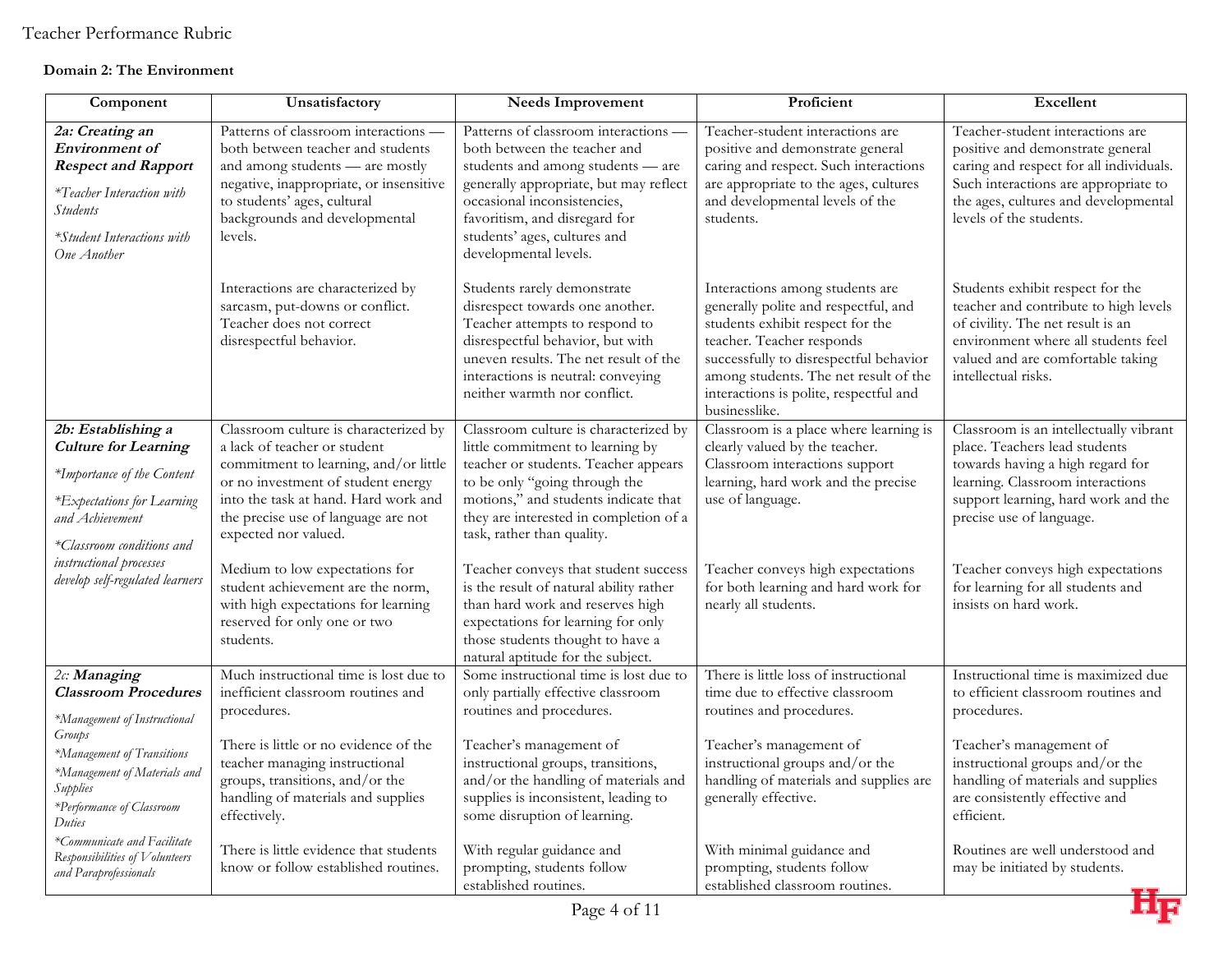| 2d: Managing Student<br><b>Behavior</b><br>*Expectations<br>*Monitoring of Student<br><b>Behavior</b> | Most students' behavior is<br>inappropriate.                                                                                                                   | Appropriate student behavior is<br>inconsistent.                                                                                                                                                                  | Student behavior is mostly<br>appropriate.                                                                                                                                         | Student behavior is entirely or almost<br>entirely appropriate, and teacher may<br>be particularly adept at preventative<br>measures while holding students<br>accountable to the standards of<br>conduct. |
|-------------------------------------------------------------------------------------------------------|----------------------------------------------------------------------------------------------------------------------------------------------------------------|-------------------------------------------------------------------------------------------------------------------------------------------------------------------------------------------------------------------|------------------------------------------------------------------------------------------------------------------------------------------------------------------------------------|------------------------------------------------------------------------------------------------------------------------------------------------------------------------------------------------------------|
| *Response to Student<br>Misbehavior                                                                   | There appears to be no established<br>standards of conduct, or students<br>challenge them. There is little or no<br>teacher monitoring of student<br>behavior. | Standards of conduct appear to have<br>been established, but teacher<br>monitoring is inconsistent.                                                                                                               | Teacher monitors student behavior<br>according to the established standards<br>of conduct.                                                                                         | Teacher's monitoring of student<br>behavior is subtle and preventive.                                                                                                                                      |
|                                                                                                       | Teacher's response to students'<br>misbehavior is repressive or<br>disrespectful of student dignity.                                                           | Teacher tries, with uneven results, to<br>respond to student misbehavior.                                                                                                                                         | Teacher response to student<br>misbehavior is consistent,<br>proportionate and respectful to<br>students and is effective.                                                         | Teacher's response to student<br>misbehavior is sensitive to individual<br>student needs and respects students'<br>dignity.                                                                                |
| 2e: Organizing<br><b>Physical Space</b><br>*Safety and Accessibility                                  | Classroom environment is unsafe, or<br>learning is not accessible to many.                                                                                     | Classroom is safe and essential<br>learning is accessible to most<br>students.                                                                                                                                    | Classroom is safe and all students<br>have equal access to learning<br>activities.                                                                                                 | Classroom is safe and all students<br>have equal access to learning<br>activities.                                                                                                                         |
| * Arrangement of classroom<br>and/ or use of Physical<br>Resources                                    | There is poor alignment between the<br>physical arrangement and resources,<br>including technology and the lesson<br>activities.                               | Teacher's use of physical resources<br>$-$ including technology $-$ is<br>moderately effective. Teacher may<br>attempt to modify the physical<br>arrangement to suit learning activities<br>with partial success. | Teacher ensures that the physical<br>arrangement is appropriate to support<br>goals of learning activities and uses<br>physical resources — including<br>technology — effectively. | Teacher ensures that the physical<br>arrangement is optimally arranged in<br>order to maximize the goals of<br>learning activities and uses physical<br>resources — including technology —<br>effectively. |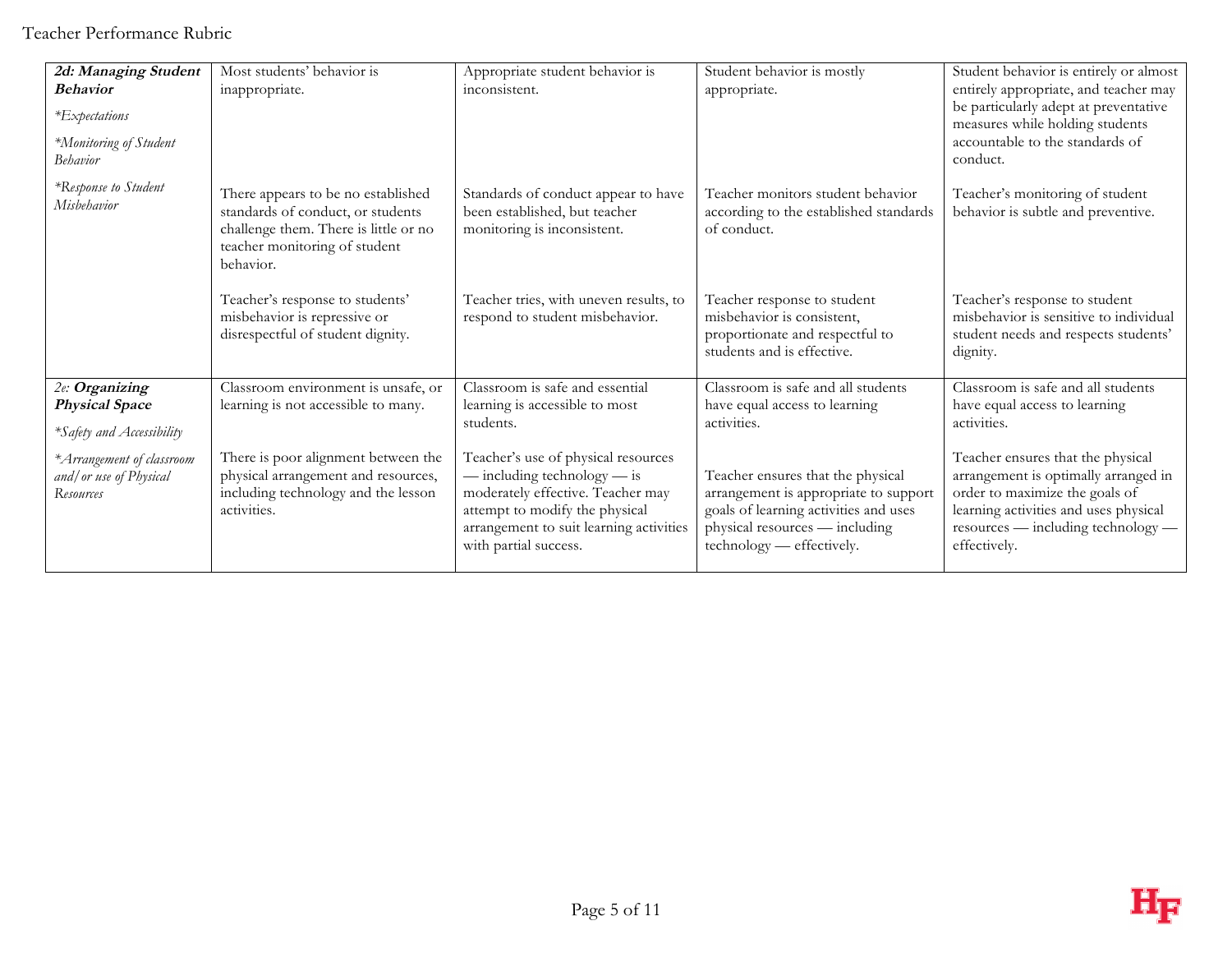### **Domain 3: Delivery of Services**

| Component                                                                                      | Unsatisfactory                                                                                                                                                            | <b>Needs Improvement</b>                                                                                                                                                                                                                                                                            | Proficient                                                                                                                                                                                                                                                                                                                       | Excellent                                                                                                                                                                                                                                                                                                                         |
|------------------------------------------------------------------------------------------------|---------------------------------------------------------------------------------------------------------------------------------------------------------------------------|-----------------------------------------------------------------------------------------------------------------------------------------------------------------------------------------------------------------------------------------------------------------------------------------------------|----------------------------------------------------------------------------------------------------------------------------------------------------------------------------------------------------------------------------------------------------------------------------------------------------------------------------------|-----------------------------------------------------------------------------------------------------------------------------------------------------------------------------------------------------------------------------------------------------------------------------------------------------------------------------------|
| 3a: Communicating<br>with Students<br>*Expectations for Learning<br>*Directions and Procedures | Lesson's objectives are unclear to<br>students.                                                                                                                           | Teacher's attempt to explain the<br>lesson's objective is only partially<br>successful.                                                                                                                                                                                                             | Teacher clearly communicates<br>(visually an/or orally) the lesson's<br>objectives.                                                                                                                                                                                                                                              | Teacher clearly communicates<br>(visually and/or orally) the lesson's<br>objectives and links them to the<br>larger curriculum or broader<br>learning.                                                                                                                                                                            |
| *Explanations of Content                                                                       |                                                                                                                                                                           |                                                                                                                                                                                                                                                                                                     |                                                                                                                                                                                                                                                                                                                                  | The directions and procedures are                                                                                                                                                                                                                                                                                                 |
| *Use of Oral and Written<br>Language                                                           | Directions and procedures are<br>confusing, incorrect or incomplete.                                                                                                      | Directions and procedures are<br>clarified after initial student<br>confusion.                                                                                                                                                                                                                      | Directions and procedures are<br>explained clearly and may be<br>modeled.                                                                                                                                                                                                                                                        | explained clearly and may be<br>modeled. Teacher can anticipate<br>possible student misunderstanding.                                                                                                                                                                                                                             |
|                                                                                                | Teacher's explanation of the content<br>contains major errors and does not<br>include any explanation of strategies<br>students might use.                                | Teacher's explanation of the content<br>may contain minor errors; some<br>portions are clear; other portions are<br>difficult to follow. Teacher's<br>explanation does not invite students<br>to engage intellectually or to<br>understand strategies they might use<br>when working independently. | Teacher's explanation of content is<br>scaffolded, clear and accurate, and<br>connects with students' knowledge<br>and experience. During the<br>explanation of content, the teacher<br>focuses, as appropriate, on strategies<br>students can use when working<br>independently and invites student<br>intellectual engagement. | Teacher's explanation of content is<br>well scaffolded, clear and accurate,<br>and connects with students'<br>knowledge and experience. During<br>the explanation of content, teacher<br>focuses, as appropriate, on strategies<br>students can use when working<br>independently and invites student<br>intellectual engagement. |
|                                                                                                | Teacher's spoken or written language<br>contains errors of grammar or<br>syntax. Vocabulary is inappropriate,<br>vague or used incorrectly, leaving<br>students confused. | Teacher's spoken language is correct;<br>however, vocabulary is limited, or<br>not fully appropriate to the students'<br>ages or backgrounds. Teacher rarely<br>takes opportunities to explain<br>academic vocabulary.                                                                              | Teacher's spoken and written<br>language is clear and correct and is<br>suitable to students' ages and<br>interests. The teachers' use of<br>academic vocabulary is precise and<br>serves to extend student<br>understanding.                                                                                                    | Teacher's spoken and written<br>language is not only clear and correct<br>but engaging. Not only is the<br>teacher's use of academic vocabulary<br>precise and helpful for extending<br>student understanding, but the<br>teacher finds opportunities to<br>expand student vocabularies.                                          |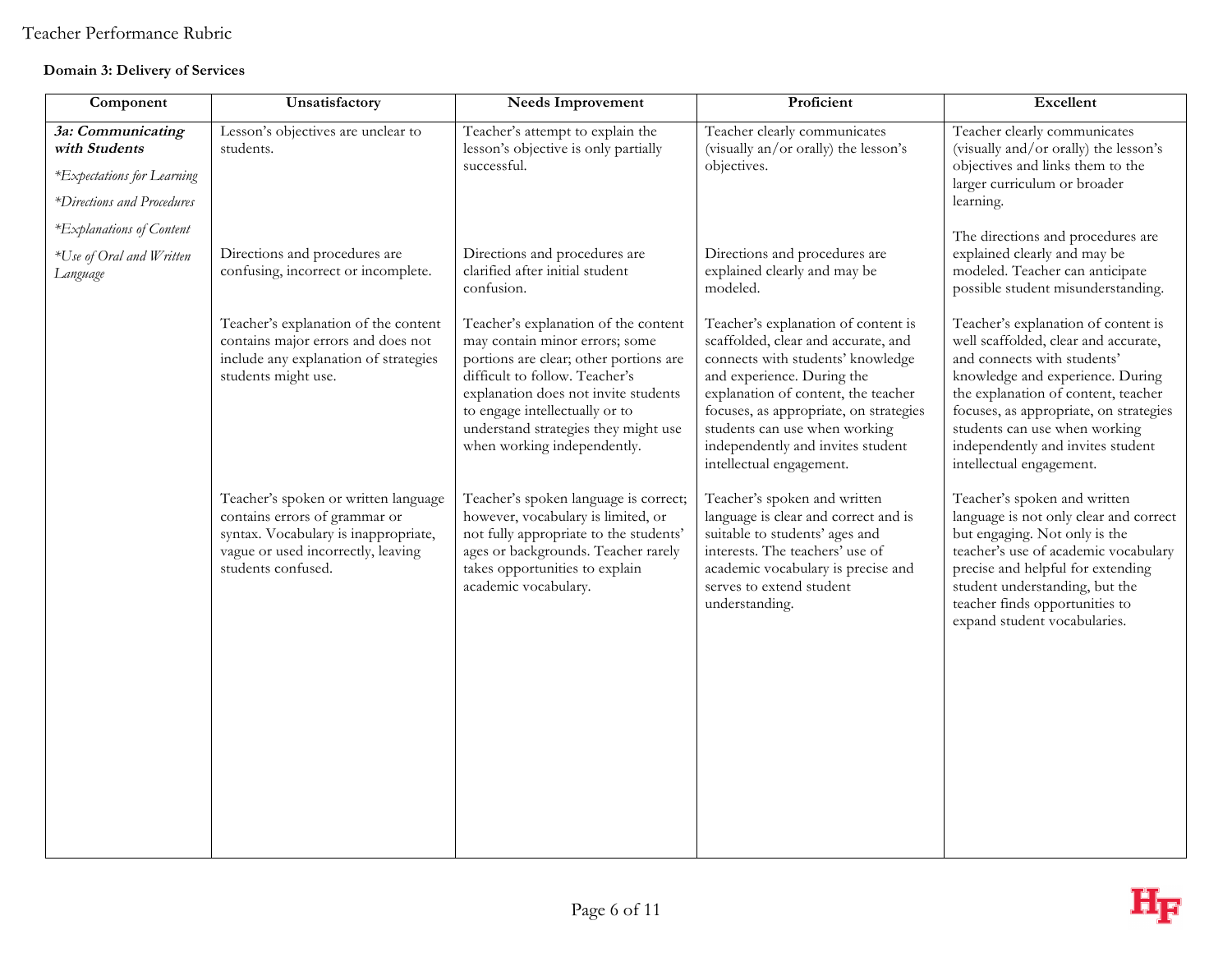| 3b: Using Questioning<br>and Discussion<br><b>Techniques</b><br>*Quality of Questions<br>*Discussion Techniques<br>*Student Participation                                                                                                              | Teacher's questions are consistently<br>of low-cognitive challenge, single-<br>correct responses and/or asked in<br>rapid succession.                                                                                                     | Teacher's questions lead students<br>through a single path of inquiry, with<br>answers seemingly determined in<br>advance. Alternatively, teacher<br>attempts to ask some questions<br>designed to promote students in<br>thinking, but only a few students are<br>involved.                    | While teacher may use some low-level<br>questions, s/he poses uses a variety of<br>techniques to promote student<br>thinking and understanding.                                                                                                                                                                                                                                                                                    | Teacher frequently seeks to engage<br>students in higher level thinking<br>through well formulated<br>questioning/techniques, that may<br>include promoting meta-cognition.                                                                                                                                                                                                                                                                                                                                                                               |
|--------------------------------------------------------------------------------------------------------------------------------------------------------------------------------------------------------------------------------------------------------|-------------------------------------------------------------------------------------------------------------------------------------------------------------------------------------------------------------------------------------------|-------------------------------------------------------------------------------------------------------------------------------------------------------------------------------------------------------------------------------------------------------------------------------------------------|------------------------------------------------------------------------------------------------------------------------------------------------------------------------------------------------------------------------------------------------------------------------------------------------------------------------------------------------------------------------------------------------------------------------------------|-----------------------------------------------------------------------------------------------------------------------------------------------------------------------------------------------------------------------------------------------------------------------------------------------------------------------------------------------------------------------------------------------------------------------------------------------------------------------------------------------------------------------------------------------------------|
|                                                                                                                                                                                                                                                        | Interaction between teacher and<br>students is predominantly recitation<br>style, with the teacher mediating all<br>questions and answers. Teacher<br>accepts all contributions without<br>asking students to explain their<br>reasoning. | Teacher attempts to encourage all<br>students to respond to one another<br>and to explain their thinking with<br>uneven results.                                                                                                                                                                | Teacher creates a discussion among<br>students, providing time for students<br>to respond while managing the<br>discussion. Teacher accepts students<br>reasoning for their thinking.                                                                                                                                                                                                                                              | Teacher creates a genuine discussion<br>among students, providing adequate<br>time for students to respond, and<br>stepping aside when appropriate.<br>Teacher challenges students to justify<br>their thinking.                                                                                                                                                                                                                                                                                                                                          |
|                                                                                                                                                                                                                                                        | Only a few students participate in the<br>discussion.                                                                                                                                                                                     | Teacher attempts to engage all<br>students in the discussion with<br>uneven results.                                                                                                                                                                                                            | Teacher successfully engages most<br>students, employing a range of<br>strategies to ensure that most students<br>are heard.                                                                                                                                                                                                                                                                                                       | Teacher encourages students to<br>formulate questions and challenge<br>one another's thinking.                                                                                                                                                                                                                                                                                                                                                                                                                                                            |
| 3c: Engaging Students<br>in Learning<br>*Activities and Assignments<br>*Instructional Materials and<br><b>Resources</b><br>*Organization (grouping) of<br><b>Students</b><br>*Structure and Pacing<br>*Responsive to Student<br>thinking and Reasoning | Learning tasks/activities, materials<br>and resources are poorly aligned with<br>the learning objectives, or require<br>only rote responses with only one<br>approach possible.                                                           | Learning tasks /activities, materials<br>and resources are partially aligned<br>with the learning objectives, but<br>require only minimal thinking by<br>students and little opportunity for<br>them to explain their thinking,<br>allowing most students to be passive<br>or merely compliant. | Learning tasks/activities, materials<br>and resources are fully aligned with<br>the learning objectives and are<br>designed to challenge student<br>thinking, inviting students to make<br>their thinking visible. This technique<br>results in active and/or appropriate<br>intellectual engagement by most<br>students with important and<br>challenging content, and with teacher<br>scaffolding to support that<br>engagement. | Well-designed learning<br>tasks/activities, materials and<br>resources are fully aligned with the<br>learning objectives, and are designed<br>to challenge student thiking, inviting<br>students to make their thinking<br>visible. This technique results in<br>active intellectual engagement by<br>most students with important and<br>challenging content and with teacher<br>scaffolding to support that<br>engagement. The teacher is especially<br>adept at pushing students toward<br>more complex thinking given their<br>current ability level. |
|                                                                                                                                                                                                                                                        | Organization of students is<br>unsuitable to the activities.<br>Lesson has no clearly defined                                                                                                                                             | Organization of students is<br>moderately suitable to the activities.<br>Lesson has a recognizable structure;                                                                                                                                                                                   | Organization of students is suitable to<br>the activities.<br>Lesson has a clearly defined structure,                                                                                                                                                                                                                                                                                                                              | Organization of students enhances<br>the lesson.<br>Lesson has a clearly defined                                                                                                                                                                                                                                                                                                                                                                                                                                                                          |
|                                                                                                                                                                                                                                                        | structure, or the pace of the lesson is<br>too slow or rushed.                                                                                                                                                                            | however, the pacing of the lesson<br>may not provide students the time<br>needed to be intellectually engaged,<br>or may be so slow that many<br>students have a considerable amount<br>of "downtime."                                                                                          | and the pacing of the lesson is<br>appropriate, providing most students<br>the time needed to be intellectually<br>engaged.                                                                                                                                                                                                                                                                                                        | structure, and the pacing of the<br>lesson provides students the time<br>needed, not only to intellectually<br>engage with and reflect upon their<br>learning, but also to consolidate their<br>understanding.                                                                                                                                                                                                                                                                                                                                            |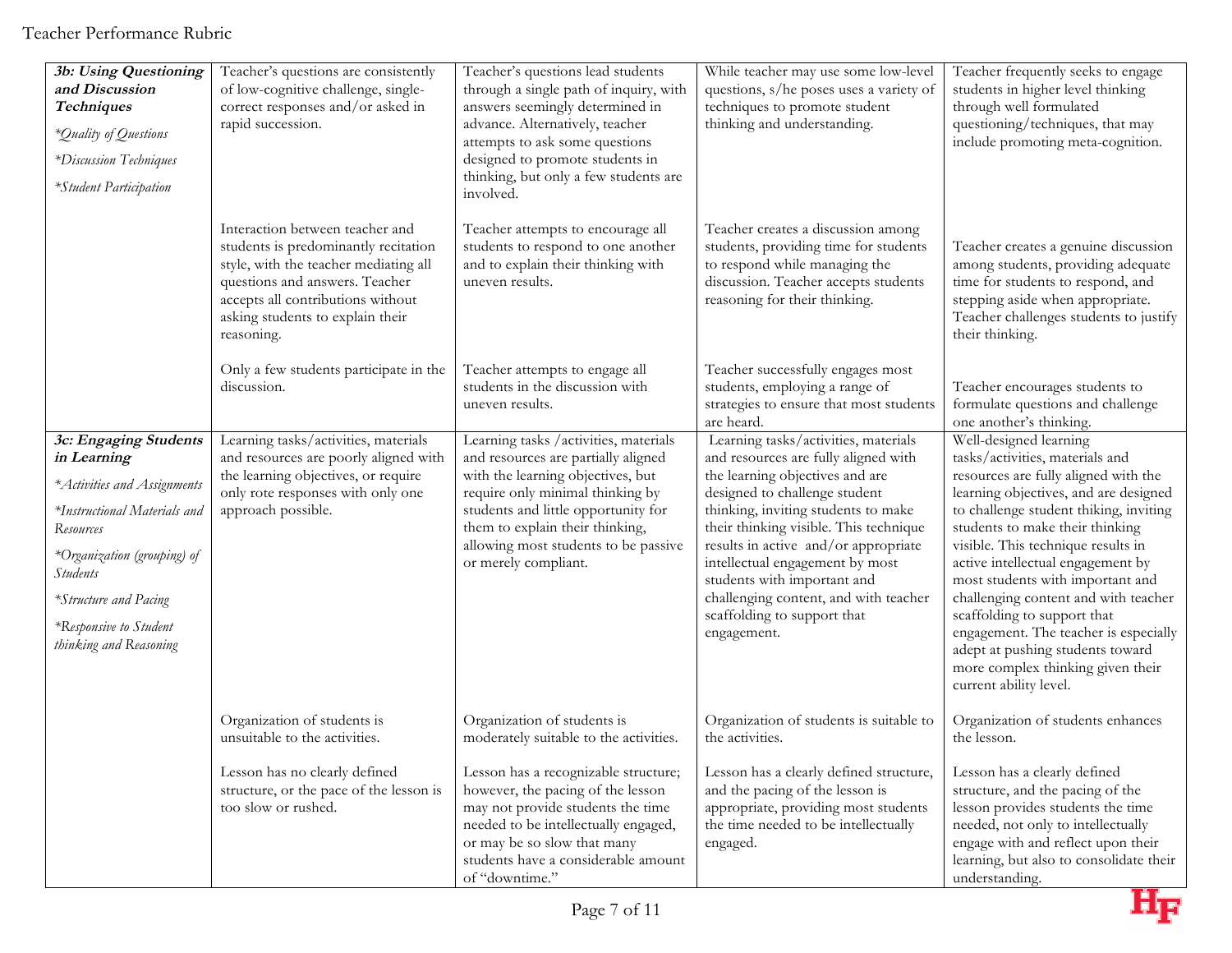| 3d: Using Assessment               | Students do not appear to be aware                                   | Students appear to be only partially                                    | Students appear to be aware of the                                                       | Students appear to understand the                                                            |
|------------------------------------|----------------------------------------------------------------------|-------------------------------------------------------------------------|------------------------------------------------------------------------------------------|----------------------------------------------------------------------------------------------|
| in Instruction                     | of the assessment criteria.                                          | aware of the assessment criteria.                                       | assessment criteria.                                                                     | assessment criteria.                                                                         |
| *Assessment Criteria               | There is little or no monitoring of                                  | Teacher monitors student learning                                       | Teacher monitors student learning                                                        | Teacher differentiates instruction to                                                        |
| *Monitoring of Student             | student learning.                                                    | but does not provide for groups or                                      | through formative and summative                                                          | address students' misunderstandings                                                          |
| Learning                           |                                                                      | individuals.                                                            | assessment and may differentiate for                                                     | based on extensive use of formative                                                          |
| *Feedback to Students              |                                                                      |                                                                         | groups or individuals.                                                                   | and summative assessment.                                                                    |
| *Student Self-Assessment           | Questions and assessments are not                                    | Questions and assessments are rarely                                    | Questions and assessments are                                                            | Questions and assessments are used                                                           |
| and Monitoring of Progress         | used to diagnose evidence of<br>learning.                            | used to diagnose evidence of<br>learning.                               | regularly used to diagnose evidence of<br>learning by groups or the class as a<br>whole. | regularly to diagnose evidence of<br>learning by individual students.                        |
|                                    |                                                                      |                                                                         |                                                                                          | Teacher and/or peer feedback is                                                              |
|                                    | Teacher feedback is absent or of<br>poor quality.                    | Teacher feedback to students is<br>general.                             | Teacher feedback is accurate and<br>specific to individuals.                             | accurate and specific to individuals,<br>from a variety of sources and<br>advances learning. |
|                                    | Students do not engage in self-                                      | A few students assess their own                                         | Most students engage in meaningful                                                       | All or nearly all students engage in                                                         |
|                                    | assessment.                                                          | work in the lesson, but self-                                           | self-assessment during the lesson.                                                       | meaningful self-assessment, and<br>monitor their own progress using the                      |
|                                    |                                                                      | assessment is not included in a<br>meaningful manner in the lesson as a |                                                                                          | information to further their own                                                             |
|                                    |                                                                      | whole.                                                                  |                                                                                          | learning.                                                                                    |
| 3e: Demonstrating                  | Teacher ignores students' questions;                                 | Teacher accepts responsibility for                                      | Teacher accommodates students'                                                           | Teacher successfully accommodates                                                            |
| Flexibility and                    | when students have difficulty                                        | success of some students, but has                                       | questions and interests by drawing on                                                    | students' questions and interests by                                                         |
| <b>Responsiveness</b>              | learning, teacher blames them or<br>their home environment for their | only a limited repertoire of strategies<br>to use.                      | an acceptable repertoire of strategies.                                                  | drawing on an extensive repertoire of<br>strategies.                                         |
| *Lesson Adjustment<br>*Persistence | lack of success.                                                     |                                                                         |                                                                                          |                                                                                              |
| *Response to Students              | Teacher makes no attempt to adjust                                   | Teacher makes minimal or                                                | If impromptu measures are needed,                                                        | Teacher seizes an opportunity to                                                             |
|                                    | the lesson, even when students don't<br>understand the content.      | ineffective attempts to adjust the<br>lesson even when students don't   | teacher makes a minor adjustment to<br>the lesson and does so smoothly.                  | enhance learning, building on a                                                              |
|                                    |                                                                      | understand the content.                                                 |                                                                                          | spontaneous event(s) or student(s)<br>interests, or teacher successfully                     |
|                                    |                                                                      |                                                                         |                                                                                          | adjusts and differentiates instruction                                                       |
|                                    |                                                                      |                                                                         |                                                                                          | to address individual student<br>misunderstandings.                                          |
|                                    | When a student has difficulty                                        | Teacher accepts responsibility for                                      | Teacher persists in seeking                                                              | Teacher persists in seeking effective                                                        |
|                                    | learning, the teacher either gives up                                | the success of all students but has                                     | approaches for students who have                                                         | approaches for students who need                                                             |
|                                    | or blames the student or the<br>student's home environment.          | only a limited repertoire of<br>instructional strategies to draw on.    | difficulty learning, drawing on a broad<br>repertoire of strategies.                     | help, using an extensive repertoire of<br>strategies and soliciting additional               |
|                                    |                                                                      |                                                                         |                                                                                          |                                                                                              |
|                                    |                                                                      |                                                                         |                                                                                          | resources from the school.                                                                   |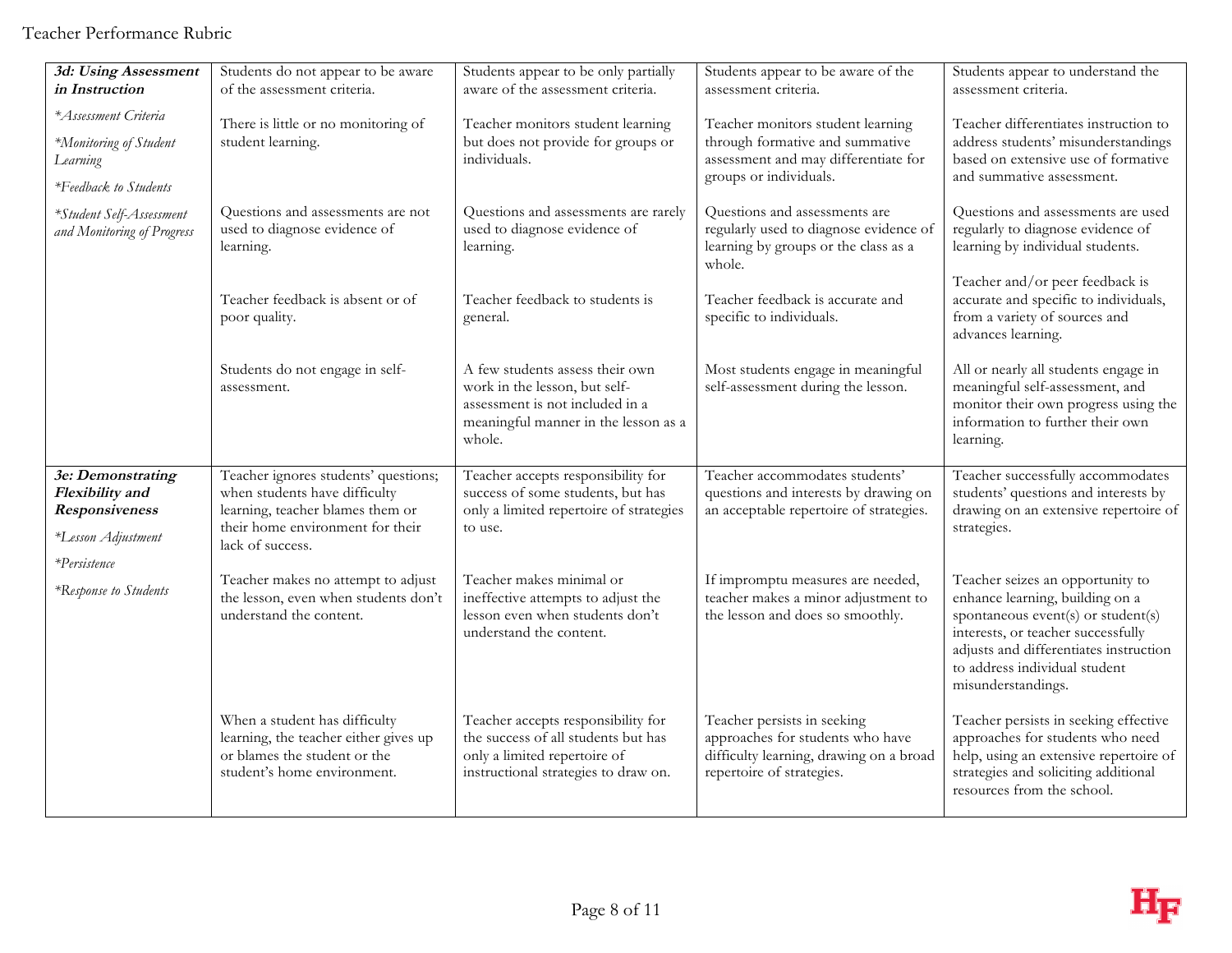#### **Domain 4: Professional Responsibilities**

| Component                                                                                                                                                    | Unsatisfactory                                                                                                                                                                                                                                                              | <b>Needs Improvement</b>                                                                                                                                                                                                                                                                                                                    | Proficient                                                                                                                                                                                              | Excellent                                                                                                                                                                                                                                                |
|--------------------------------------------------------------------------------------------------------------------------------------------------------------|-----------------------------------------------------------------------------------------------------------------------------------------------------------------------------------------------------------------------------------------------------------------------------|---------------------------------------------------------------------------------------------------------------------------------------------------------------------------------------------------------------------------------------------------------------------------------------------------------------------------------------------|---------------------------------------------------------------------------------------------------------------------------------------------------------------------------------------------------------|----------------------------------------------------------------------------------------------------------------------------------------------------------------------------------------------------------------------------------------------------------|
| 4a: Reflecting on<br>Teaching<br>*Accuracy<br>*Use in Future<br>Teaching                                                                                     | Teacher does not know whether a<br>lesson was effective or achieved its<br>learning objectives, or teacher<br>profoundly misjudges the success of<br>a lesson.                                                                                                              | Teacher has a generally accurate<br>impression of a lesson's<br>effectiveness, and the extent to<br>which learning objectives were met.                                                                                                                                                                                                     | Teacher makes an accurate<br>assessment of a lesson's effectiveness<br>and the extent to which it achieved its<br>instructional outcomes and can cite<br>general references to support the<br>judgment. | Teacher makes a thoughtful and<br>accurate assessment of a lesson's<br>effectiveness and the extent to which<br>it achieved its learning objectives,<br>citing many specific examples from<br>the lesson and weighing the relative<br>strengths of each. |
|                                                                                                                                                              | Teacher has no suggestions for how<br>a lesson could be improved.                                                                                                                                                                                                           | Teacher makes general suggestions<br>about how a lesson could be<br>improved.                                                                                                                                                                                                                                                               | Teacher makes a few specific<br>suggestions of what could be tried<br>another time the lesson is taught.                                                                                                | Drawing on an extensive repertoire<br>of skills, teacher offers specific<br>alternative actions, complete with the<br>probable success of different courses<br>of action.                                                                                |
| 4b: Maintaining<br><b>Accurate Records</b><br>*Student Completion of<br>Assignments<br>*Student Data - Progress in<br>Learning<br>*Non-Instructional Records | Teacher's system for maintaining<br>information on student completion<br>of assignments and student progress<br>in learning is nonexistent or in<br>disarray. Teacher's records for non-<br>instructional activities are in disarray,<br>resulting in errors and confusion. | Teacher's system for maintaining<br>information on student completion<br>of assignments and student progress<br>in learning is rudimentary and only<br>partially effective. Teacher's records<br>for non-instructional activities are<br>adequate but inefficient and -<br>unless given frequent oversight by<br>teacher - prone to errors. | Teacher's system for maintaining<br>information on student completion of<br>assignments, student progress in<br>learning, and non-instructional<br>records is effective.                                | Teacher's system for maintaining<br>information on student completion<br>of assignments, student progress in<br>learning, and non-instructional<br>records is accurate without fail.                                                                     |
|                                                                                                                                                              | Teacher's system for providing<br>timely and effective feedback related<br>to student work and progress is<br>nonexistent or in disarray.                                                                                                                                   | Teacher's system for providing<br>timely and effective feedback related<br>to student work and progress is<br>sporadic.                                                                                                                                                                                                                     | Teacher's system for providing timely<br>and effective feedback related to<br>student work and progress is<br>adequate.                                                                                 | Teacher's system for providing<br>timely and effective feedback related<br>to student work and progress is<br>exemplary.                                                                                                                                 |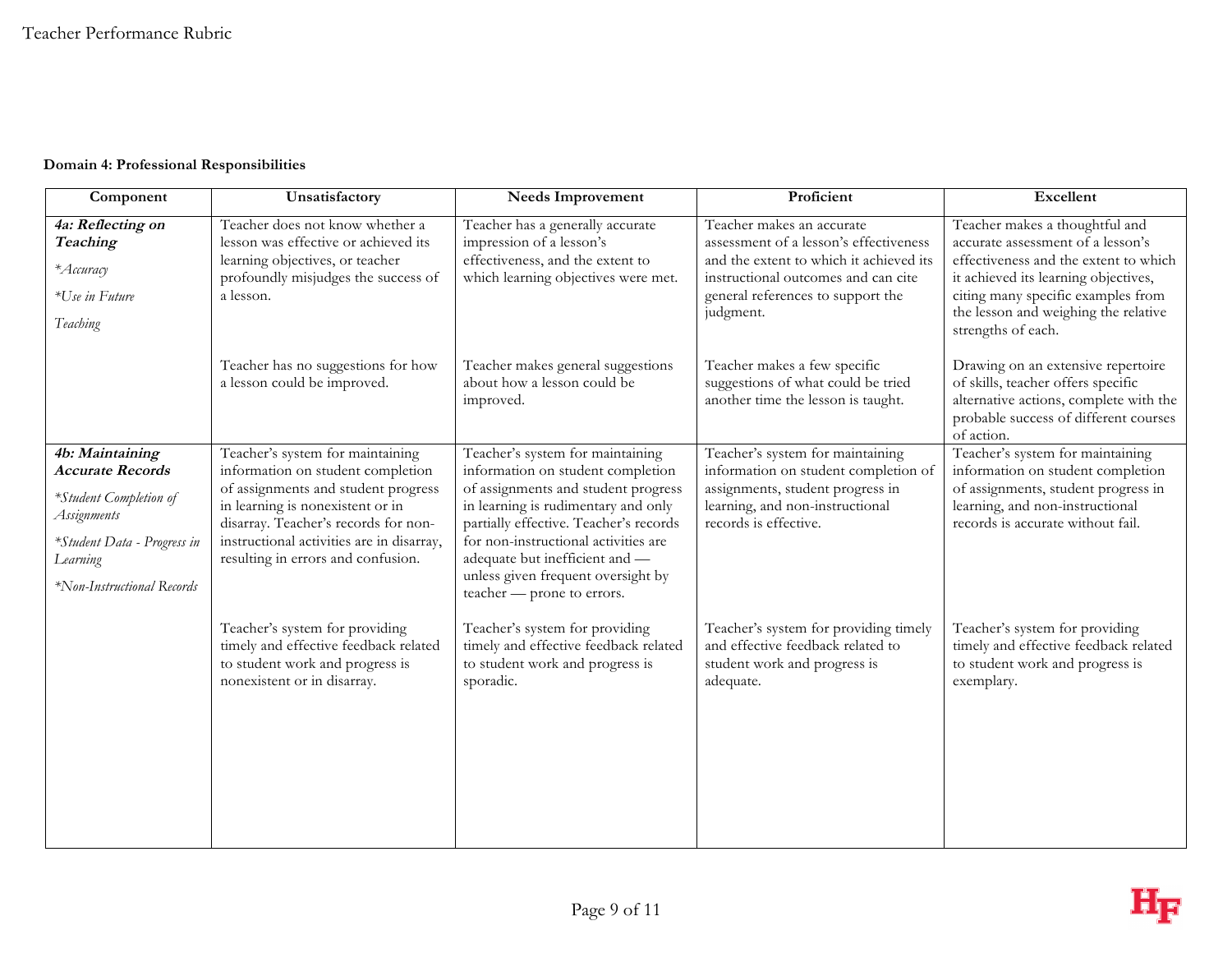| 4c: Communicating<br>with Families<br>*Information About the<br><b>Instructional Program</b><br>*Information About<br><b>Individual Student Progress</b> | Teacher provides little information<br>about the instructional program to<br>families.                                                     | Teacher makes sporadic attempts to<br>communicate with families about the<br>instructional program, but does not<br>provide parents a clear idea about<br>what students can do to improve or<br>what they do well. | Teacher provides frequent and<br>appropriate information to families<br>about the instructional program and<br>provides parents a clear idea about<br>what students can do to improve or<br>what they do well. | Teacher's efforts to engage families<br>in the instructional program are<br>frequent and successful and exceeds<br>what is required by district policy. In<br>addition, teacher initiates family<br>contact regarding positive<br>communication. |
|----------------------------------------------------------------------------------------------------------------------------------------------------------|--------------------------------------------------------------------------------------------------------------------------------------------|--------------------------------------------------------------------------------------------------------------------------------------------------------------------------------------------------------------------|----------------------------------------------------------------------------------------------------------------------------------------------------------------------------------------------------------------|--------------------------------------------------------------------------------------------------------------------------------------------------------------------------------------------------------------------------------------------------|
|                                                                                                                                                          | Teacher communication about<br>students' progress is minimal, and<br>the teacher responds insensitively to<br>student and family concerns. | Teacher makes sporadic attempts to<br>communicate about the progress of<br>individual students.                                                                                                                    | Teacher frequently conveys<br>information about individual student<br>progress and responds to family<br>concerns in a timely and sensitive<br>manner.                                                         | As a part of regular practice, teacher<br>conveys information about individual<br>student progress and responds to<br>family concerns in a timely and<br>sensitive manner.                                                                       |
|                                                                                                                                                          |                                                                                                                                            | Communication that takes place may<br>not be sensitive to the needs of the<br>individual student or family.                                                                                                        | Communications recognizes the<br>needs of the individual student or<br>family.                                                                                                                                 | Communications recognizes the<br>needs of the individual student or<br>family.                                                                                                                                                                   |
| 4d: Participating in a<br>Professional<br>Community<br>*Relationships with<br>Colleagues                                                                 | Teacher's relationships with<br>colleagues are negative or self-<br>serving.                                                               | Teacher maintains cordial<br>relationships with colleagues to fulfill<br>duties that the school or district<br>requires.                                                                                           | Teacher's relationships with<br>colleagues are characterized by mutual<br>support and cooperation.                                                                                                             | Teacher's relationships with<br>colleagues are characterized by<br>mutual support and cooperation,<br>with the teacher taking initiative in<br>assuming leadership among the<br>faculty.                                                         |
| *Involvement in a Culture of<br>Professional Inquiry                                                                                                     | Teacher avoids participation in a<br>professional culture of inquiry,<br>resisting opportunities to become<br>involved.                    | Teacher participates in the school's<br>culture of professional inquiry when<br>invited to do so.                                                                                                                  | Teacher voluntarily participates<br>actively in a culture of professional<br>inquiry.                                                                                                                          | Teacher takes a leadership role in<br>promoting a culture of professional<br>inquiry.                                                                                                                                                            |
| 4e: Growing and<br>Developing<br>Professionally<br>*Individual Growth Plan<br>$(\overline{IGP})$                                                         | Teacher engages in no - or almost<br>no - professional-development<br>activities to enhance knowledge or<br>skill.                         | Teacher participates in professional<br>activities to a limited extent when<br>they are convenient.                                                                                                                | Teacher seeks out opportunities for<br>professional development to enhance<br>content knowledge and pedagogical<br>skill.                                                                                      | Teacher seeks out opportunities for<br>professional development and makes<br>a systematic effort to monitor the<br>impact of that professional<br>development on student learning.                                                               |
| *Enhancement of Content<br>Knowledge and Pedagogical<br>Skill<br>*Service to the Profession                                                              | Teacher resists feedback on teaching<br>performance from either supervisors<br>or more experienced colleagues.                             | Teacher engages in a limited way<br>with colleagues and supervisors in<br>professional conversations about<br>practice, including some feedback on<br>teaching performance.                                        | Teacher actively engages with<br>colleagues and supervisors in<br>professional conversations about<br>practice, and is open to feedback<br>about practice.                                                     | Teacher solicits feedback on practice<br>from both supervisors and<br>colleagues.                                                                                                                                                                |
|                                                                                                                                                          | Teacher makes no effort - or<br>almost no effort - to share<br>knowledge with others or to assume<br>professional responsibilities         | Teacher finds limited ways to assist<br>other teachers and contribute to the<br>profession.                                                                                                                        | Teacher participates actively in<br>assisting other educators and looks<br>for ways to contribute to the<br>profession.                                                                                        | Teacher actively participates and may<br>initiate assisting other educators and<br>contributes to the profession.                                                                                                                                |